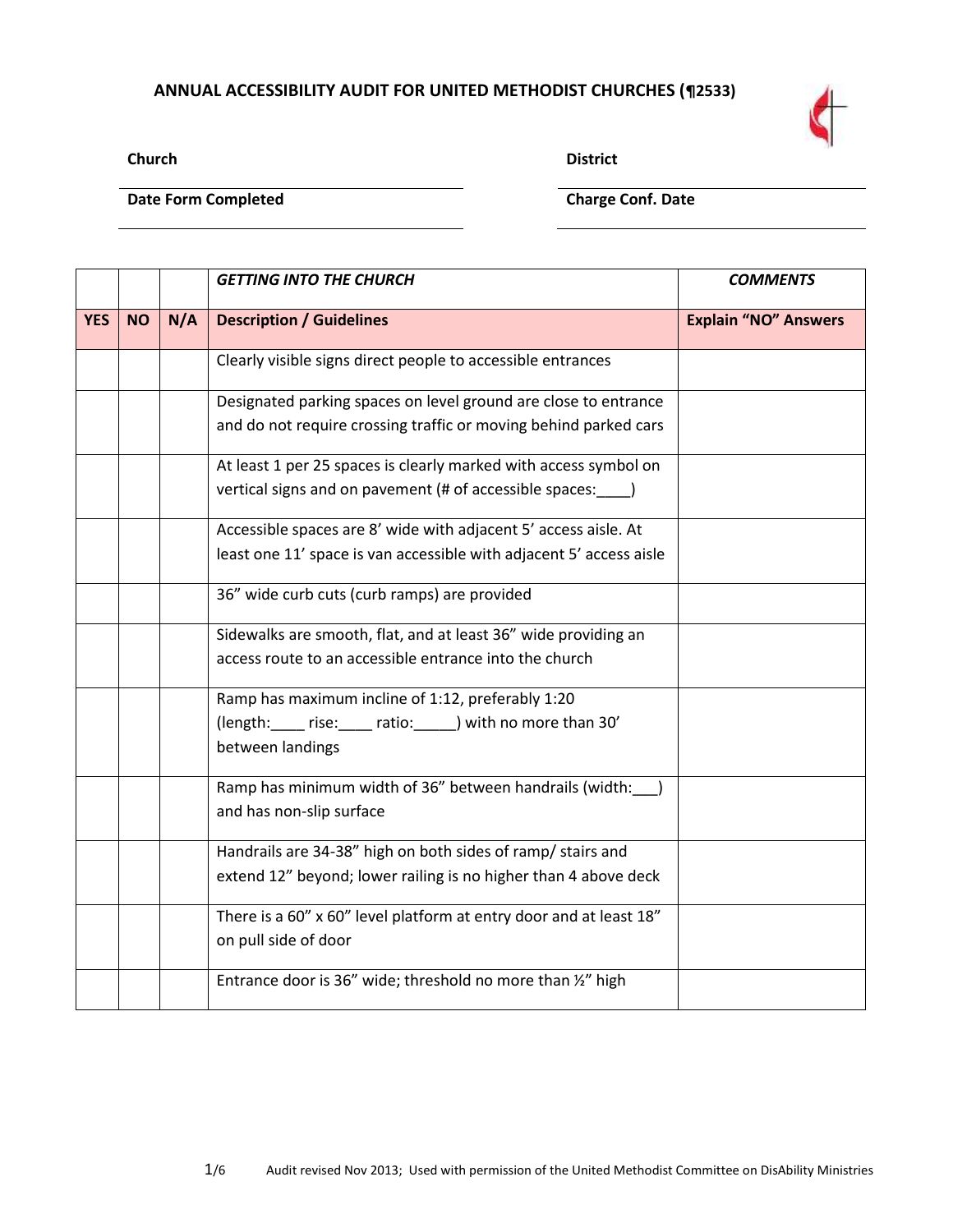|            |           |     | <b>GETTING AROUND THE CHURCH</b>                                                                                                                                                                       |  |
|------------|-----------|-----|--------------------------------------------------------------------------------------------------------------------------------------------------------------------------------------------------------|--|
| <b>YES</b> | <b>NO</b> | N/A | <b>Description / Guidelines</b>                                                                                                                                                                        |  |
|            |           |     | Corridors are at least 36" wide with 60" passing spaces every<br>200' and non-glare floor surface                                                                                                      |  |
|            |           |     | No objects protrude more than 4", and lowest part of protruding<br>object is no more than 27" above floor height to allow a person<br>who is blind to detect the object with a cane and avoid injuries |  |
|            |           |     | Multi-level building has interior elevator, lift and/ or ramp to<br>allow access to all common/ program areas                                                                                          |  |
|            |           |     | Doorways have a minimum of 32" clearance and thresholds are<br>level or no more than 1/2" high and beveled                                                                                             |  |
|            |           |     | Door handles are easy to grasp and operate with one<br>hand/single effort, using no more than 5 lbs. force                                                                                             |  |
|            |           |     | Carpet pile is level and no more than 1/2" thick, with no or firm<br>padding; all floor mats have rubberized backing and are stable                                                                    |  |
|            |           |     | Fire alarm controls and extinguishers are no more than 48" from<br>floor; visual and auditory fire alarms are in place                                                                                 |  |
|            |           |     | At least one accessible marked unisex restroom (or both male<br>and female restrooms) per floor has 60" turning space                                                                                  |  |
|            |           |     | Sink has 29" clearance from floor, controls easy to operate (lever<br>style, automatic, etc.), drain pipes insulated, soap and paper<br>towels no higher than 48", bottom edge of mirror 40" or lower  |  |
|            |           |     | At least one stall is $66''x 60''$ with $33'' - 36''$ high wall-mounted<br>grab bars next to and at back of toilet; toilet height 17" - 19"                                                            |  |
|            |           |     | Drinking fountain is no higher than 36" with easy hand controls<br>and wheelchair clearance or paper cup dispenser                                                                                     |  |
|            |           |     | Stairs have handrails on both sides; surface is non-slip; leading<br>edges are marked with a contrasting color                                                                                         |  |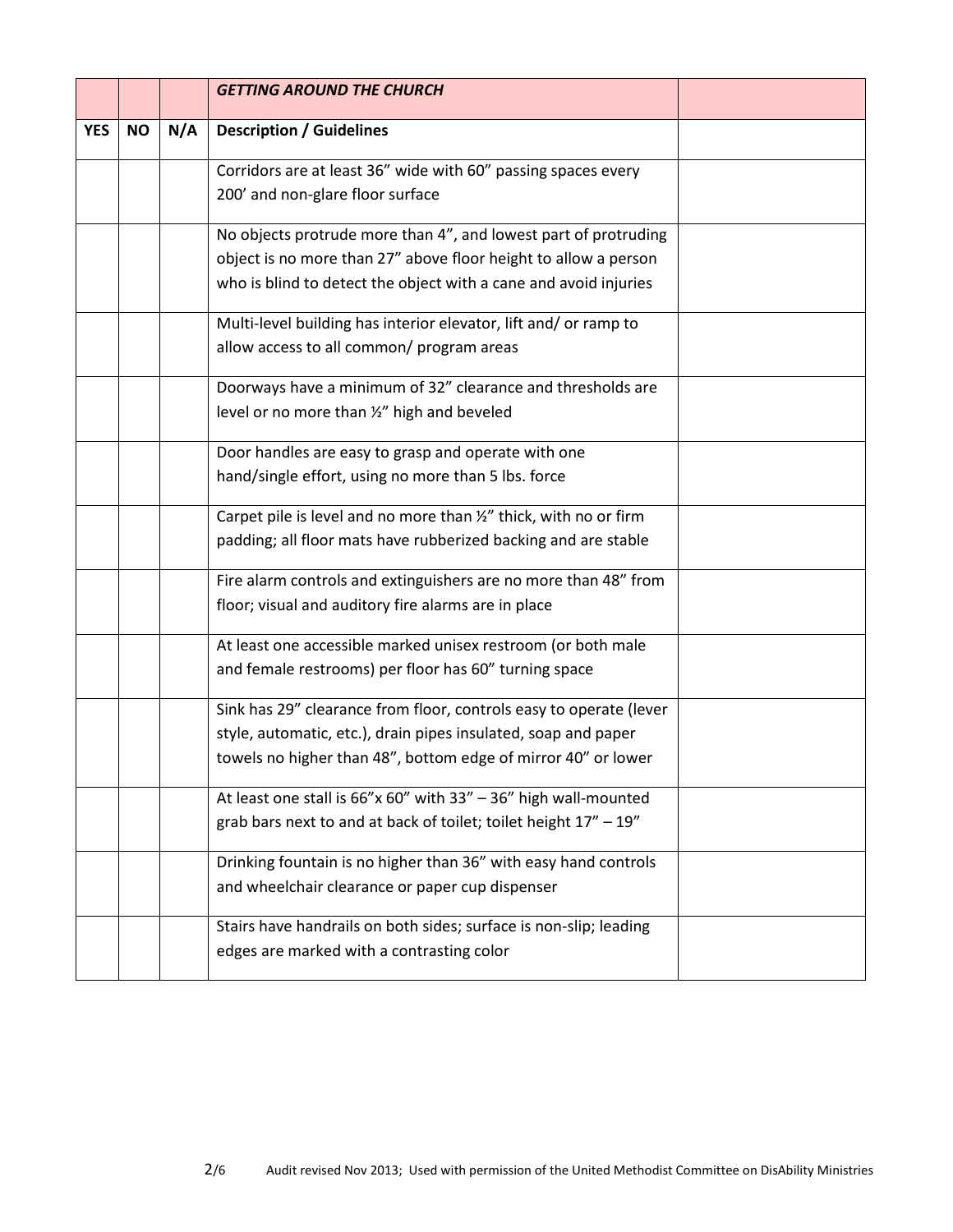|            |           |     | SANCTUARY, CLASSROOMS, FELLOWSHIP AREA                                                              |  |
|------------|-----------|-----|-----------------------------------------------------------------------------------------------------|--|
| <b>YES</b> | <b>NO</b> | N/A | <b>Description / Guidelines</b>                                                                     |  |
|            |           |     | Level pew cuts/ wheelchair spaces are next to aisles and                                            |  |
|            |           |     | distributed throughout the room for choice in seating. Spaces                                       |  |
|            |           |     | are 33"x48" forward approach, and/or 33"x60" side approach,                                         |  |
|            |           |     | with view of screen/ pulpit when others stand                                                       |  |
|            |           |     | Chancel area and choir loft are accessible (via ramp, or platform<br>lift if needed)                |  |
|            |           |     |                                                                                                     |  |
|            |           |     | If there are steps to the chancel, handrails are provided                                           |  |
|            |           |     | Aisleways are at least 36" in common areas                                                          |  |
|            |           |     | Fellowship area and one work area in kitchen are accessible                                         |  |
|            |           |     | In fellowship area and classrooms at least one table has                                            |  |
|            |           |     | minimum of 29-30" clearance on underside; some chairs have                                          |  |
|            |           |     | armrests and height of chair seat from floor of these chairs is 18"                                 |  |
|            |           |     | or more                                                                                             |  |
|            |           |     | <b>COMMUNICATIONS AND ENVIRONMENT</b>                                                               |  |
|            |           |     |                                                                                                     |  |
| <b>YES</b> | <b>NO</b> | N/A | <b>Description / Guidelines</b>                                                                     |  |
|            |           |     | Members sensitized about need to minimize use of fragrances                                         |  |
|            |           |     | All soaps, cleaning products and other chemicals fragrance free;                                    |  |
|            |           |     | candles are unscented and non-petroleum-based                                                       |  |
|            |           |     | Lighting adequate for reading in meeting areas, for safety in halls                                 |  |
|            |           |     | Large/bold print bulletin, songbook, and Bible available or large                                   |  |
|            |           |     | print words are projected on the screen; Braille bulletin or                                        |  |
|            |           |     | alternative media available upon request                                                            |  |
|            |           |     | Microphone used by all speakers or comments repeated;                                               |  |
|            |           |     | assisted listening devices provided; ASL interpreter provided<br>upon request                       |  |
|            |           |     |                                                                                                     |  |
|            |           |     | Printed copies of sermon are available if requested<br>Videos and other media are clearly captioned |  |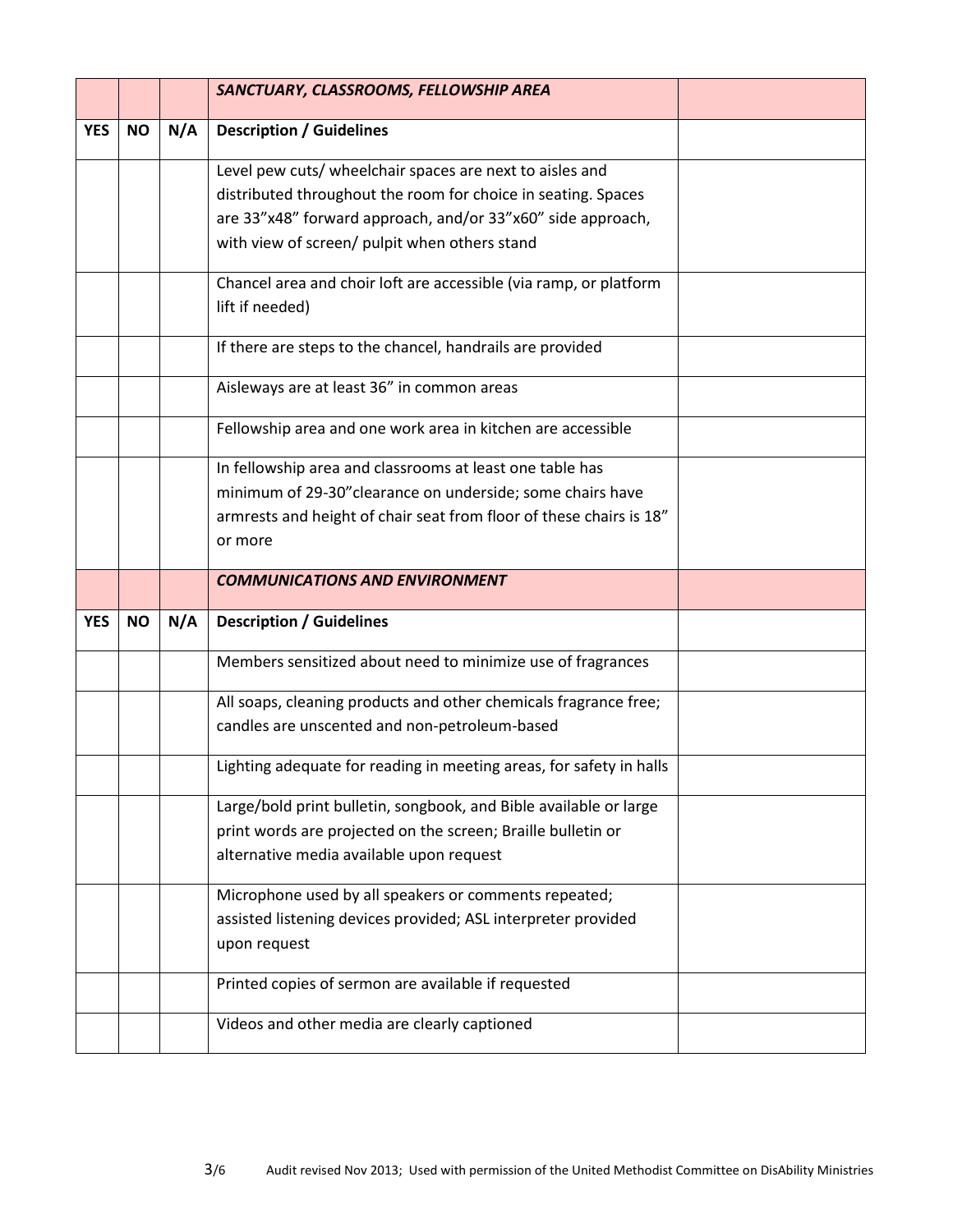|            |           |     | <b>ATTITUDES</b>                                                                                                                        |  |
|------------|-----------|-----|-----------------------------------------------------------------------------------------------------------------------------------------|--|
| <b>YES</b> | <b>NO</b> | N/A | <b>Description / Guidelines</b>                                                                                                         |  |
|            |           |     | Access described in church phone message, website, signage,<br>etc.                                                                     |  |
|            |           |     | Pastor(s)/ ushers/ greeters/ leaders/ members have had training<br>in disability awareness and etiquette                                |  |
|            |           |     | Disruptions are accepted and incorporated into worship                                                                                  |  |
|            |           |     | Service animals or guide dogs are permitted within the church<br>building including the sanctuary                                       |  |
|            |           |     | Worship leader invites people to "rise in body or in spirit" and to<br>"be in an attitude of prayer" or uses similar inclusive language |  |
|            |           |     | Educational programs are adapted as needed for inclusion of<br>children and adults with disabilities                                    |  |
|            |           |     | Disability Awareness Sunday was celebrated during past year                                                                             |  |
|            |           |     | Persons with disabilities serve in worship and leadership roles<br>and help plan ways to improve access                                 |  |
|            |           |     | Needs of those on special diets considered when food is offered,<br>including gluten free communion elements                            |  |
|            |           |     | Transportation; valet parking assistance; Buddy System (for<br>those needing 1:1 assistance) offered if needed                          |  |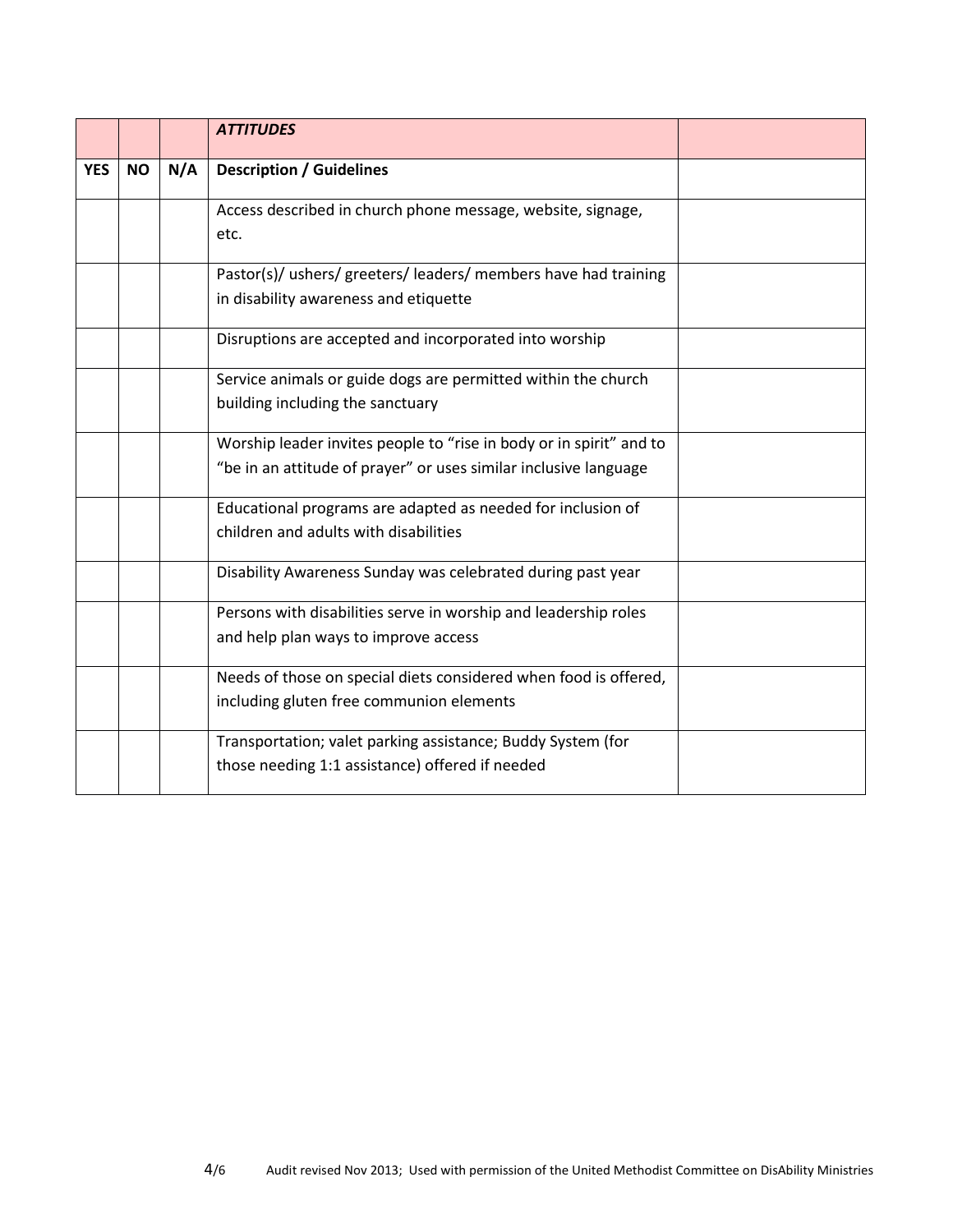| GOALS FOR ACCESSIBILITY IMPROVEMENT FOR THE UPCOMING YEAR                         | <b>Target Date</b> |
|-----------------------------------------------------------------------------------|--------------------|
| 1.                                                                                |                    |
|                                                                                   |                    |
| 2.                                                                                |                    |
|                                                                                   |                    |
| 3.                                                                                |                    |
|                                                                                   |                    |
| 4.                                                                                |                    |
|                                                                                   |                    |
| 5.                                                                                |                    |
|                                                                                   |                    |
| Request consultation from Conference Disability Concerns Committee<br>_ho∑<br>YES |                    |
| <b>Comments:</b>                                                                  |                    |
|                                                                                   |                    |
|                                                                                   |                    |
|                                                                                   |                    |
|                                                                                   |                    |
|                                                                                   | <b>Date</b>        |
| <b>Signature of Pastor:</b>                                                       |                    |
|                                                                                   |                    |
| <b>Signature of Trustees chair:</b>                                               |                    |
|                                                                                   |                    |
| <b>Signature of District Superintendent:</b>                                      |                    |
|                                                                                   |                    |

| Form completed by         | Contact information: |  |
|---------------------------|----------------------|--|
|                           |                      |  |
| Contact person for church | Contact information: |  |